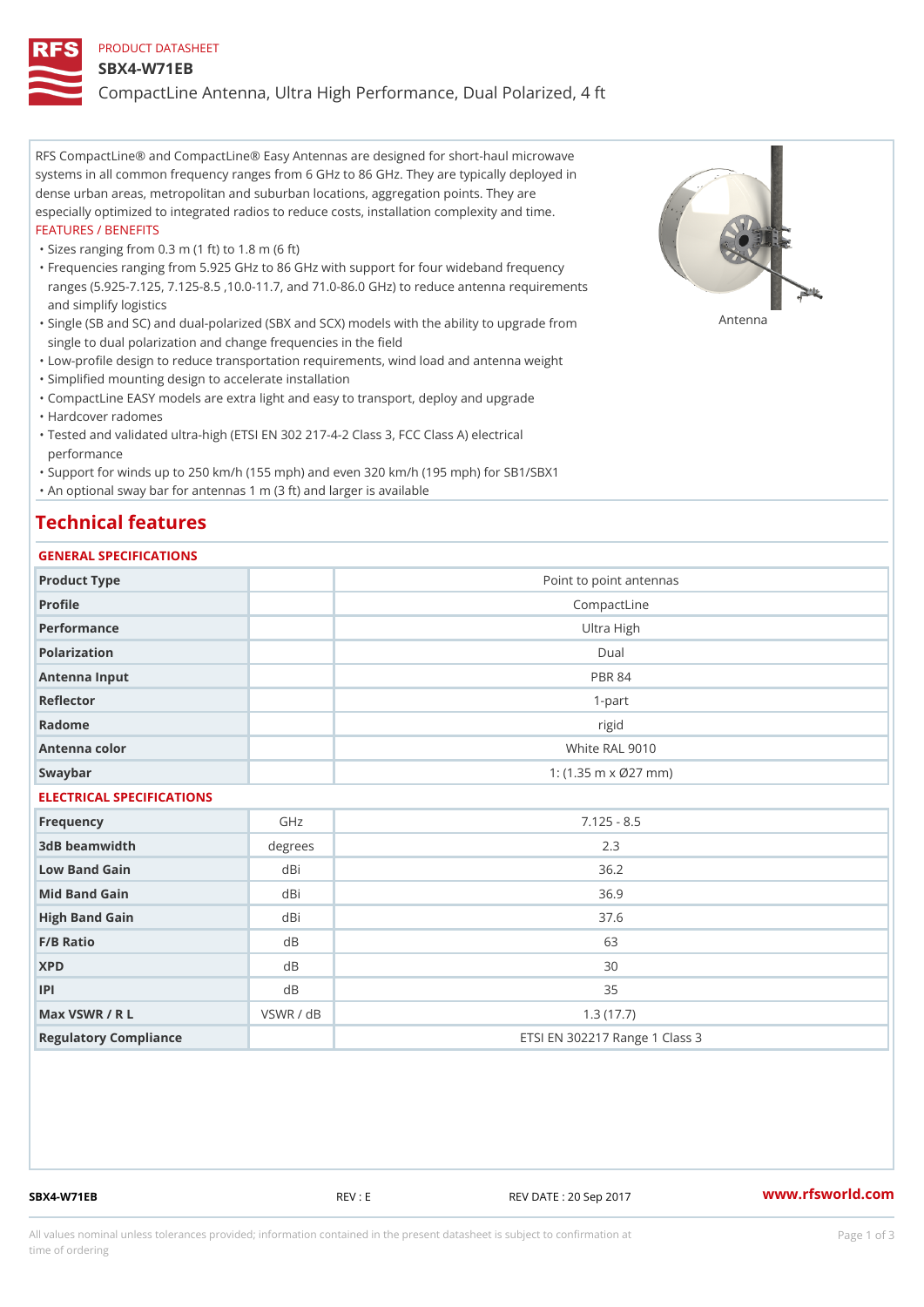## PRODUCT DATASHEET

## SBX4-W71EB

CompactLine Antenna, Ultra High Performance, Dual Polarized, 4 ft

| MECHANICAL SPECIFICATIONS                           |              |              |                                                   |
|-----------------------------------------------------|--------------|--------------|---------------------------------------------------|
| Diameter                                            |              | ft $(m)$     | 4(1.2)                                            |
| Elevation Adjustment                                |              | degrees      | ± 15                                              |
| Azimuth Adjustment                                  |              | degrees      | ± 15                                              |
| Polarization Adjustment                             |              | $degree$ :   | ± 5                                               |
| Mounting Pipe Diameter<br>minimum                   |              | $mm$ (in)    | 114(4.5)                                          |
| Mounting Pipe Diameter<br>maximum                   |              | $mm$ (in)    | 114(4.5)                                          |
| Approximate Weight                                  |              | kg (lb)      | 30(66)                                            |
| Survival Windspeed                                  |              | $km/h$ (mph) | 200 (125)                                         |
| Operational Windspeed                               |              | $km/h$ (mph) | 200 (125)                                         |
| <b>STRUCTURE</b>                                    |              |              |                                                   |
| Radome Material                                     |              |              | rigid                                             |
| FURTHER ACCESSORIES                                 |              |              |                                                   |
| optional Swaybar                                    |              |              | 1: SMA-SK-4 (1.35 m x Ø33 mm)                     |
| Further Accessories                                 |              |              | SMA-SKO-UNIVERSAL : Universal sway bar fixation l |
| MOUNTOUTLINE                                        |              |              |                                                   |
| $Dimension_A$                                       | m m<br>(in)  |              | 1262(49.7)                                        |
| $Dimension_B$                                       | m m<br>(in)  |              | 608 (23.9)                                        |
| $Dimension_C$                                       | m m<br>(i n) |              | 270 (10.6)                                        |
| $Dim_D -$<br>$114$ m m $(4.5$ _ ir $)$ $R$ ii p $e$ | m m          |              | 358 (14.1)                                        |
| $Dimension$ = E                                     | m m<br>(i n) |              | 59(2.3)                                           |
| $Dimension_F$                                       | m m<br>(in)  |              | 230(9.1)                                          |
| $D$ imension $_G$                                   | m m<br>(in)  |              | 186(7.3)                                          |

SBX4-W71EB REV : E REV : REV DATE : 20 Sep 2017 WWW.rfsworld.com

All values nominal unless tolerances provided; information contained in the present datasheet is subject to Pcapgelio an atio time of ordering